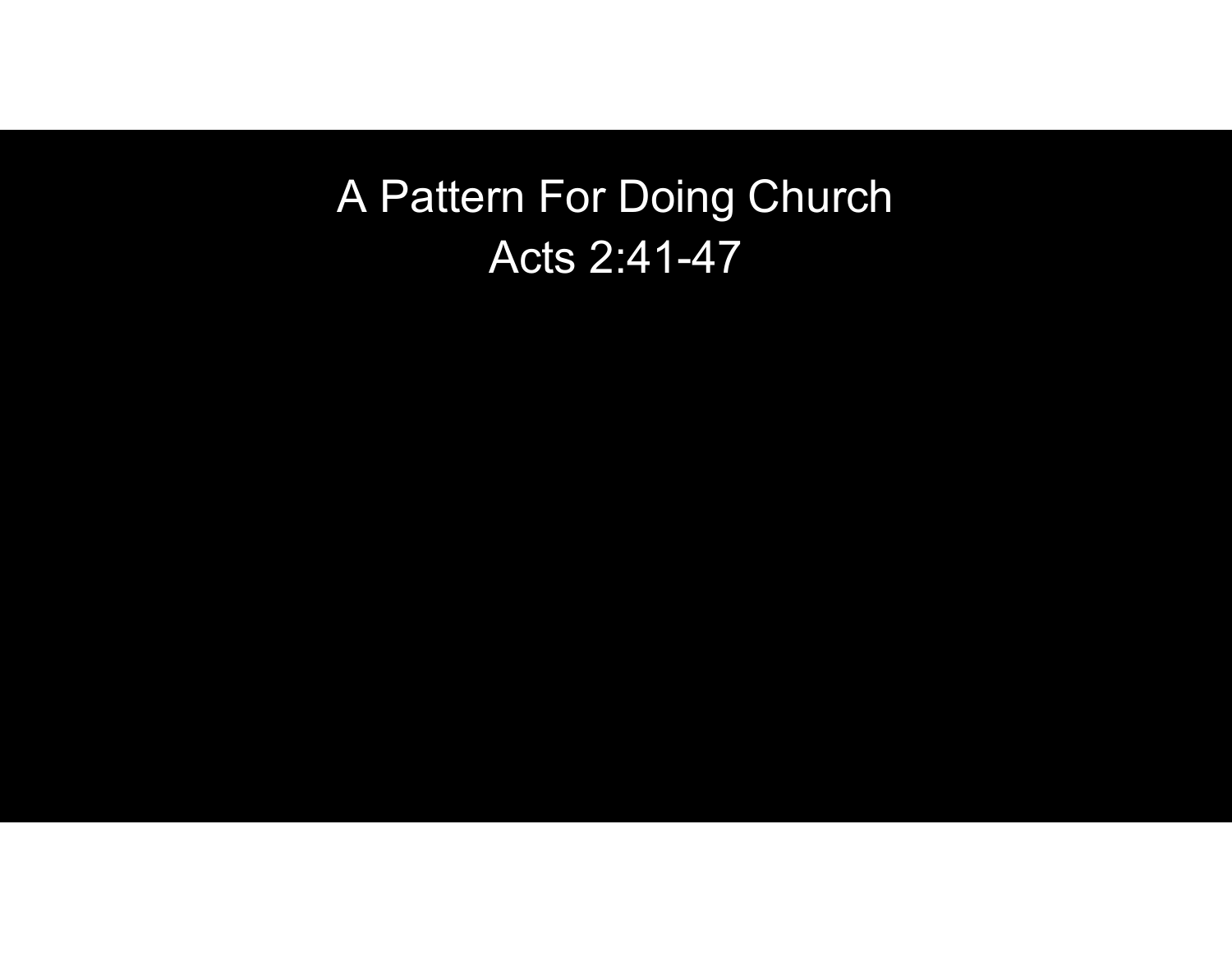# 1. They baptized those who were being saved.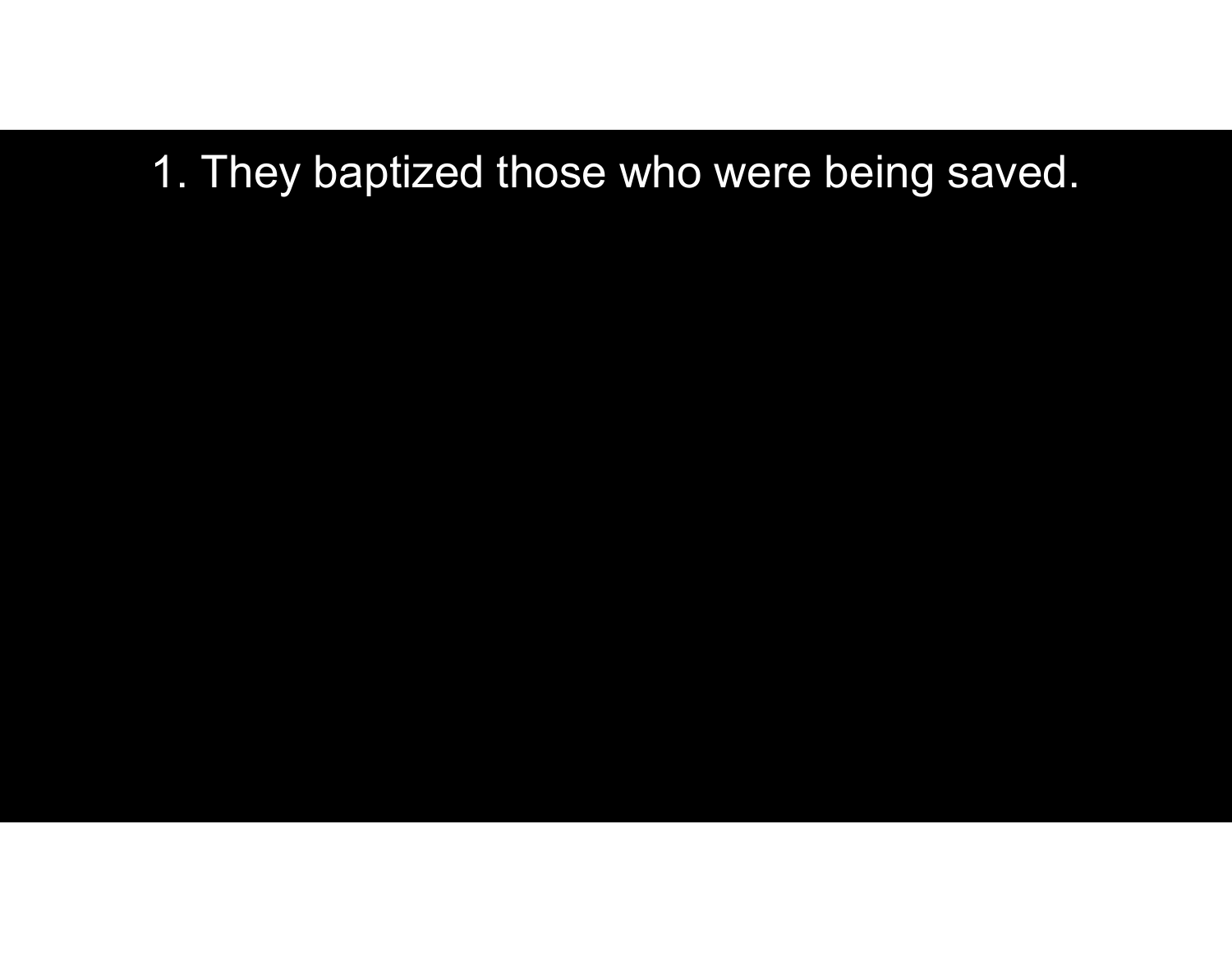Acts 2:41- "So those who accepted his message<br>were baptized, and that day about 3,000 people<br>were added to them " were baptized, and that day about 3,000 people were added to them."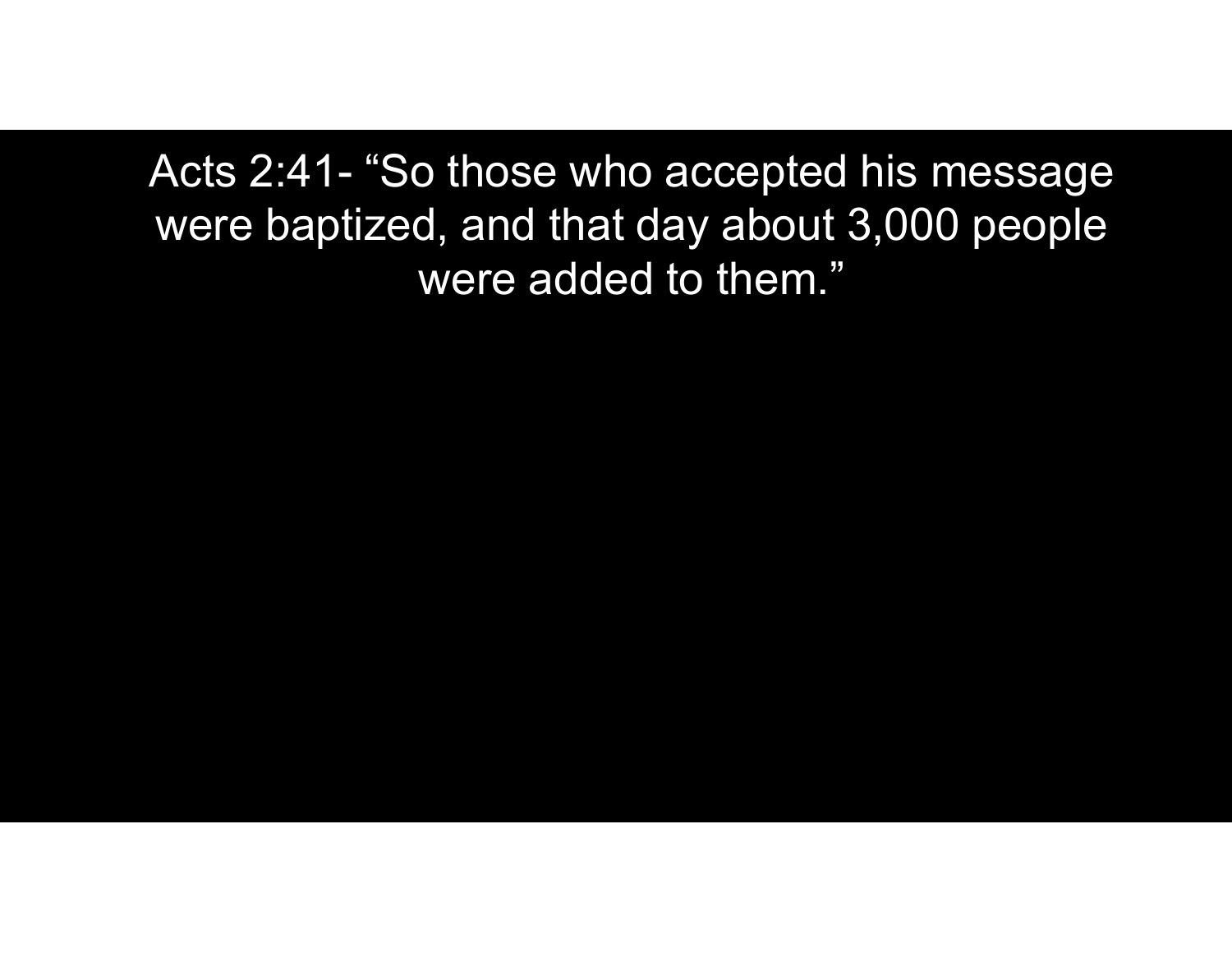2. Those who had been believers a while began discipling those who were new to the faith.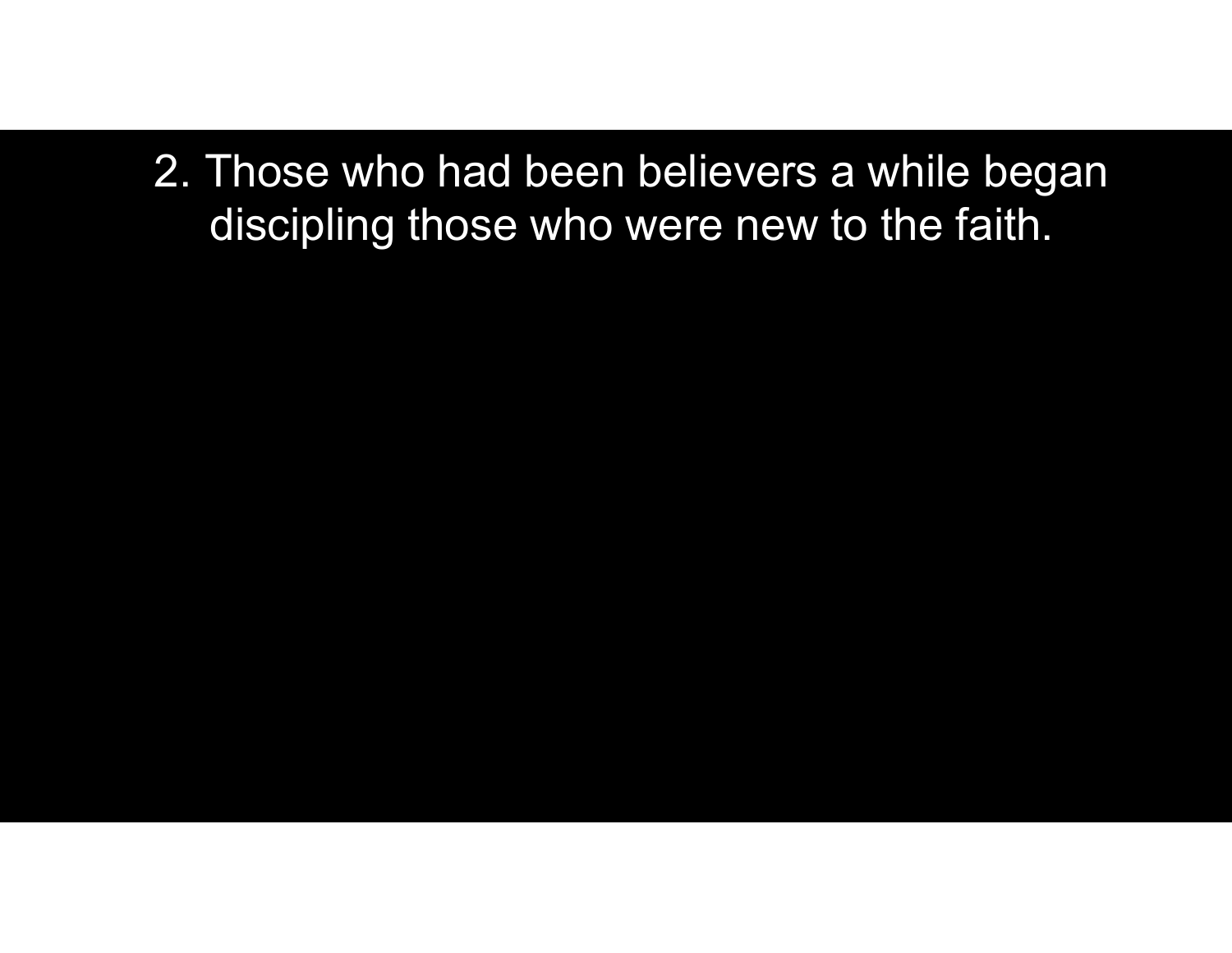Acts 2:42 "And they devoted themselves to the apostles' teaching…"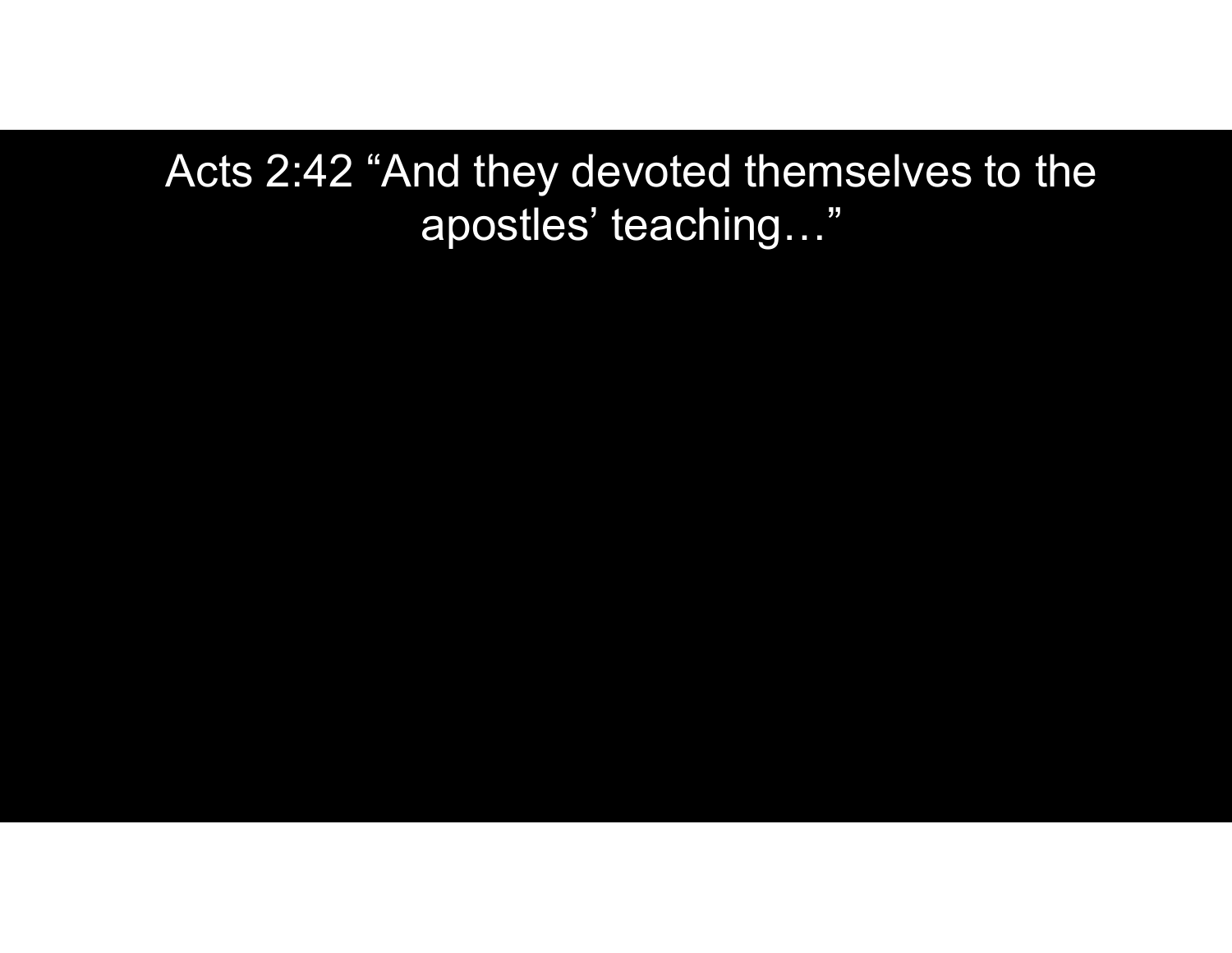#### 3. They created fellowship with each other.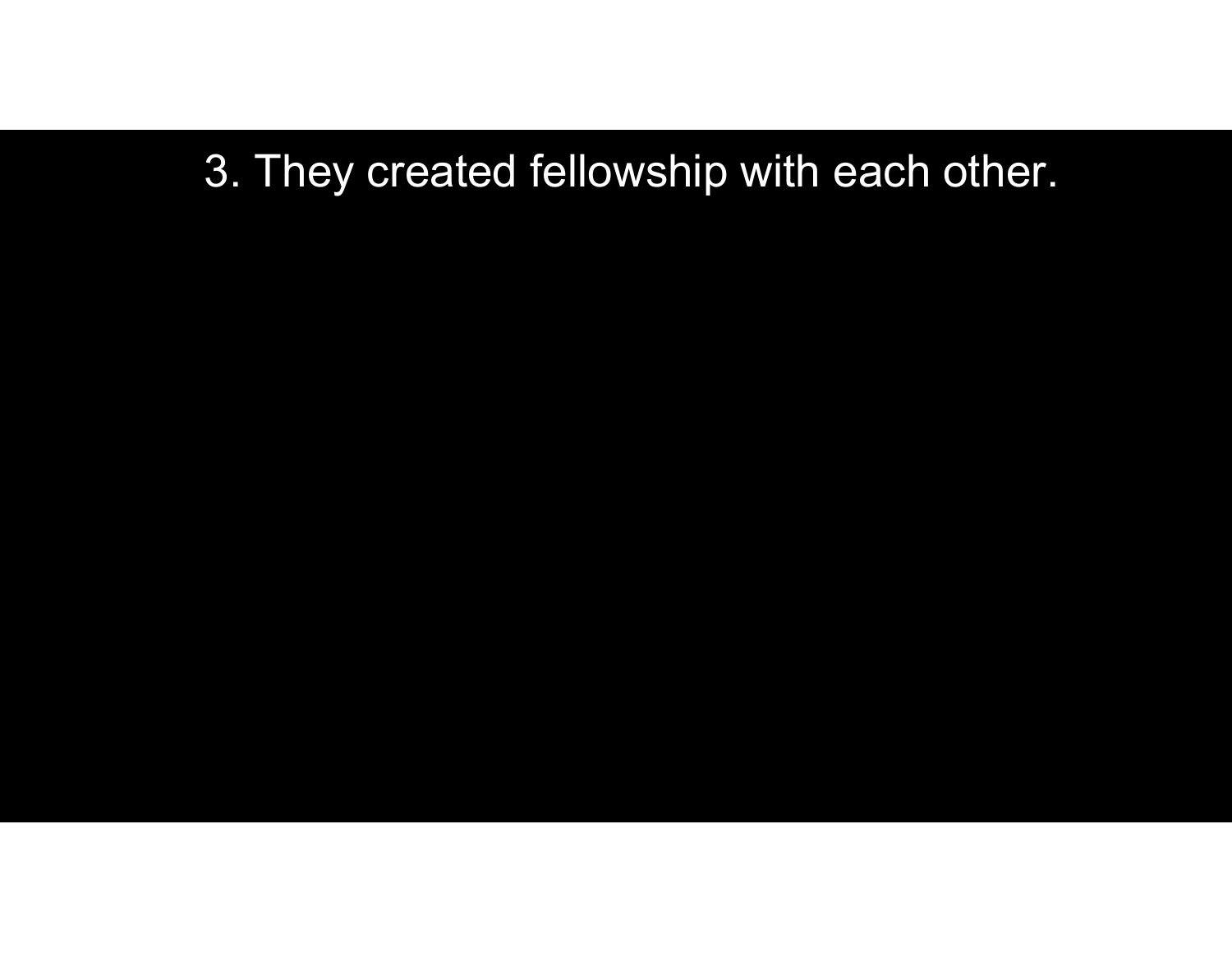Acts 2:42b "And they devoted themselves to…fellowship, to the breaking of bread,…"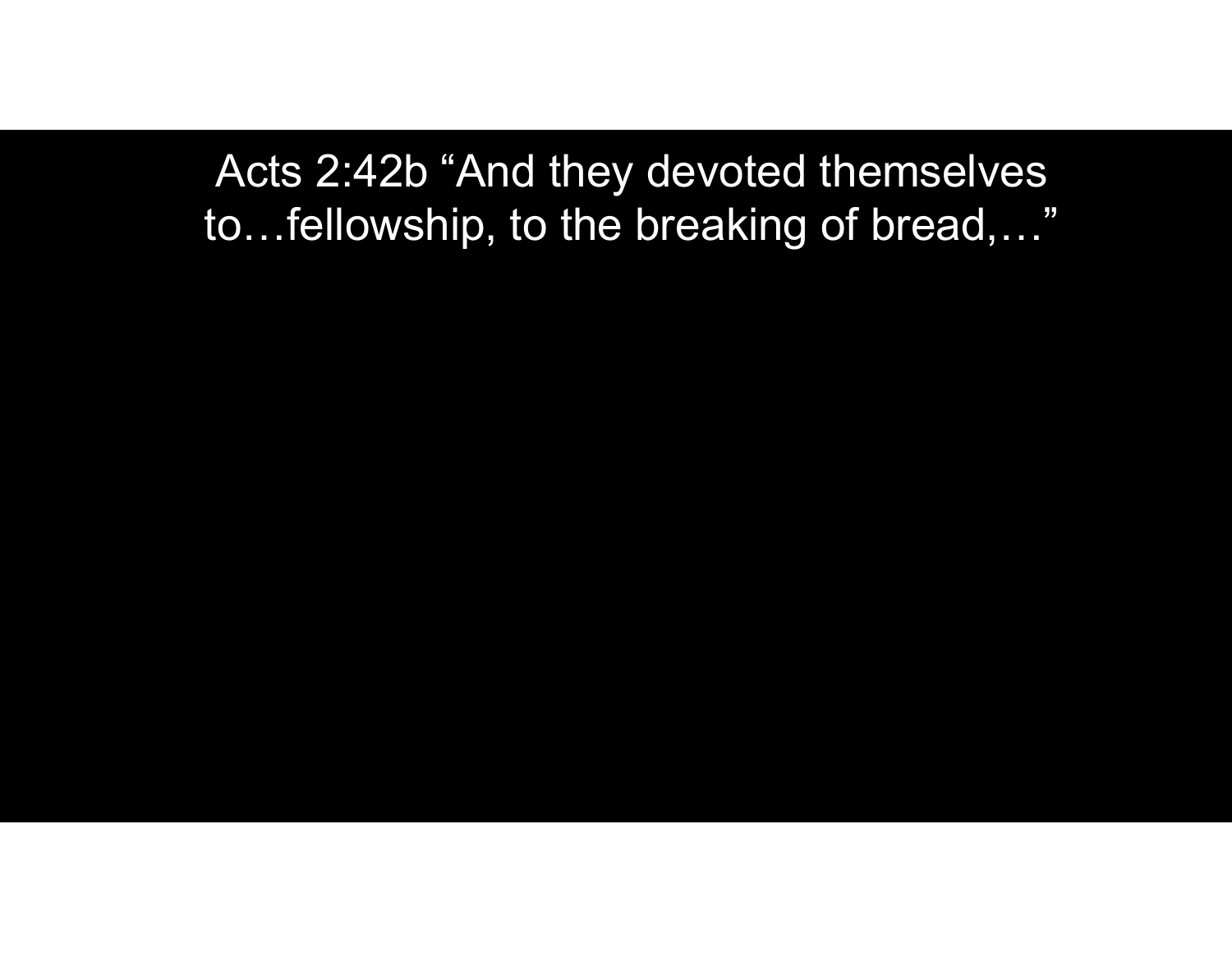#### 4. They prayed now, even more than before.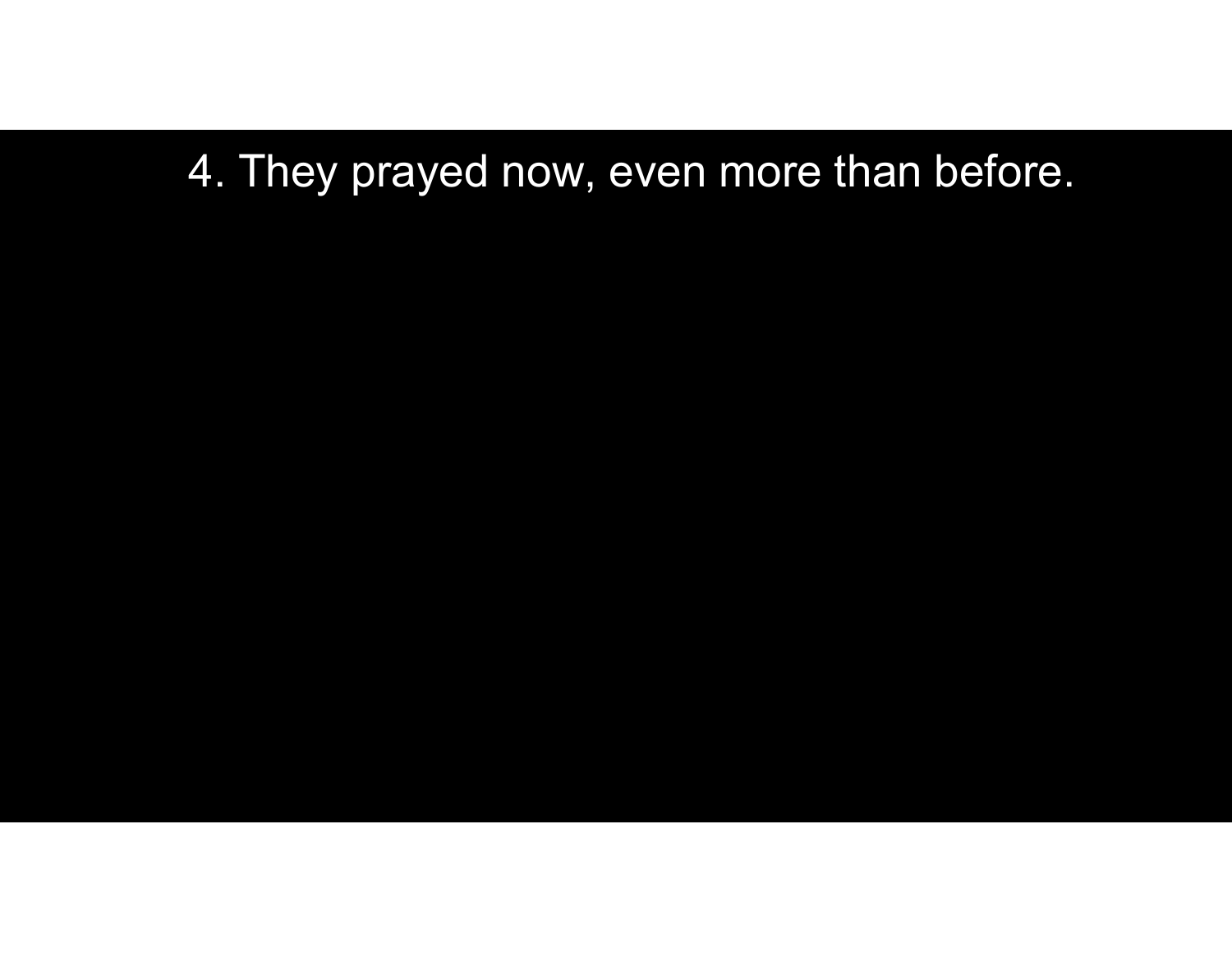Acts 2:42c, 43 "And they devoted themselves to…prayers. Then fear came over everyone, and many wonders and signs were being performed through the apostles."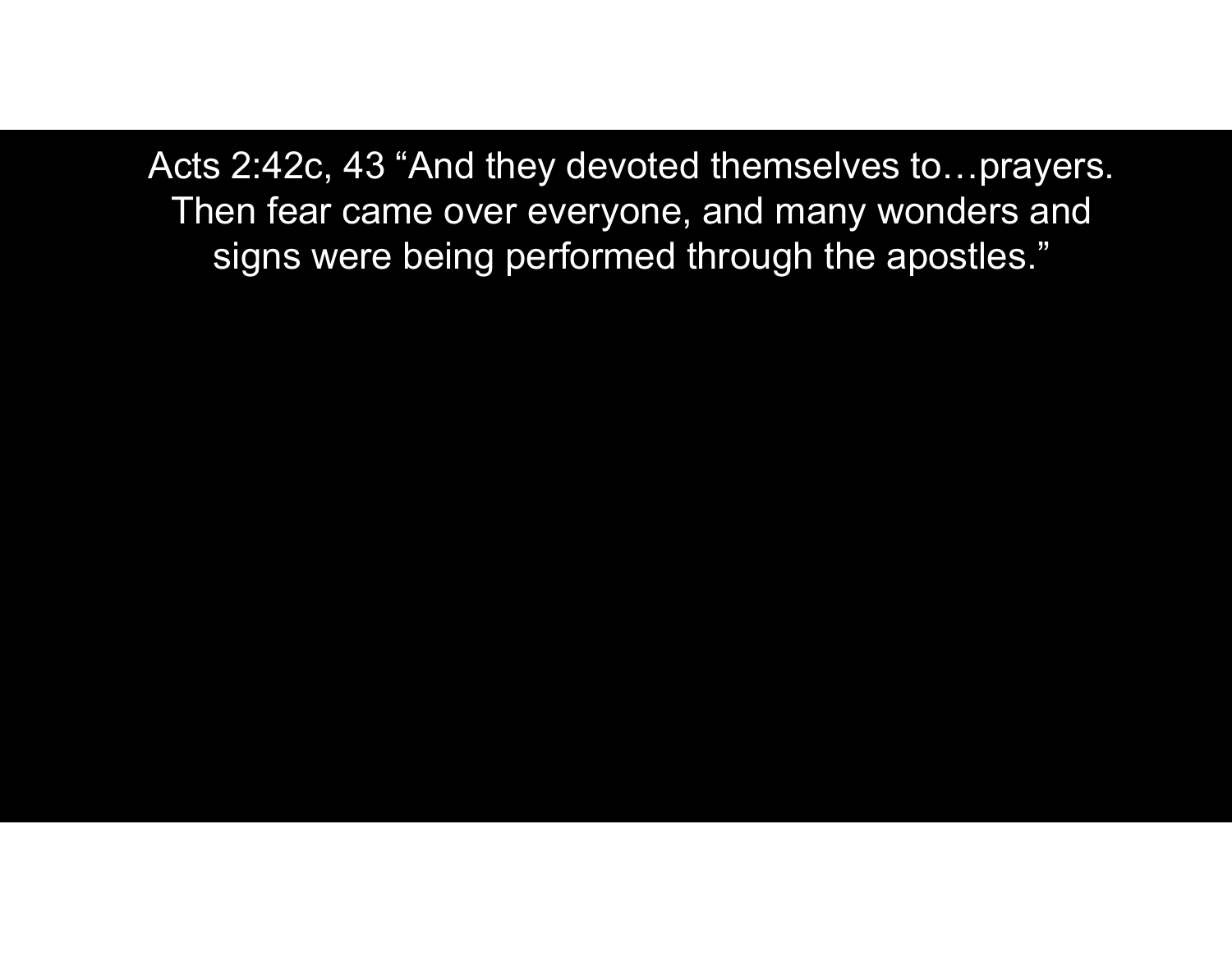5. They shared openly and incredibly generously whatever they had with one another.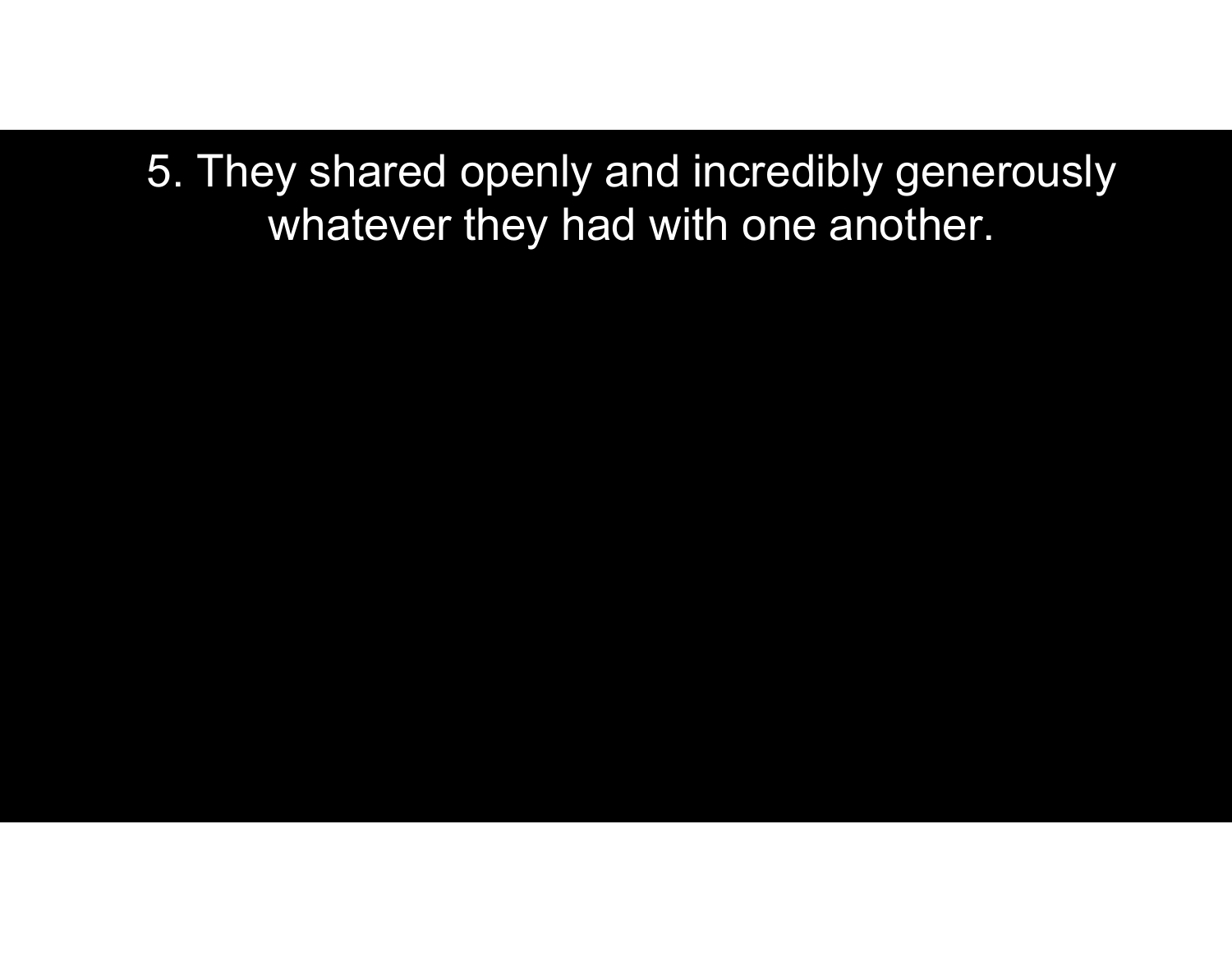Acts 2:44, 45 - "Now all the believers were together and<br>ad everything in common. So they sold their possessions<br>nd property and distributed the proceeds to all, as anyone had everything in common. So they sold their possessions and property and distributed the proceeds to all, as anyone had a need."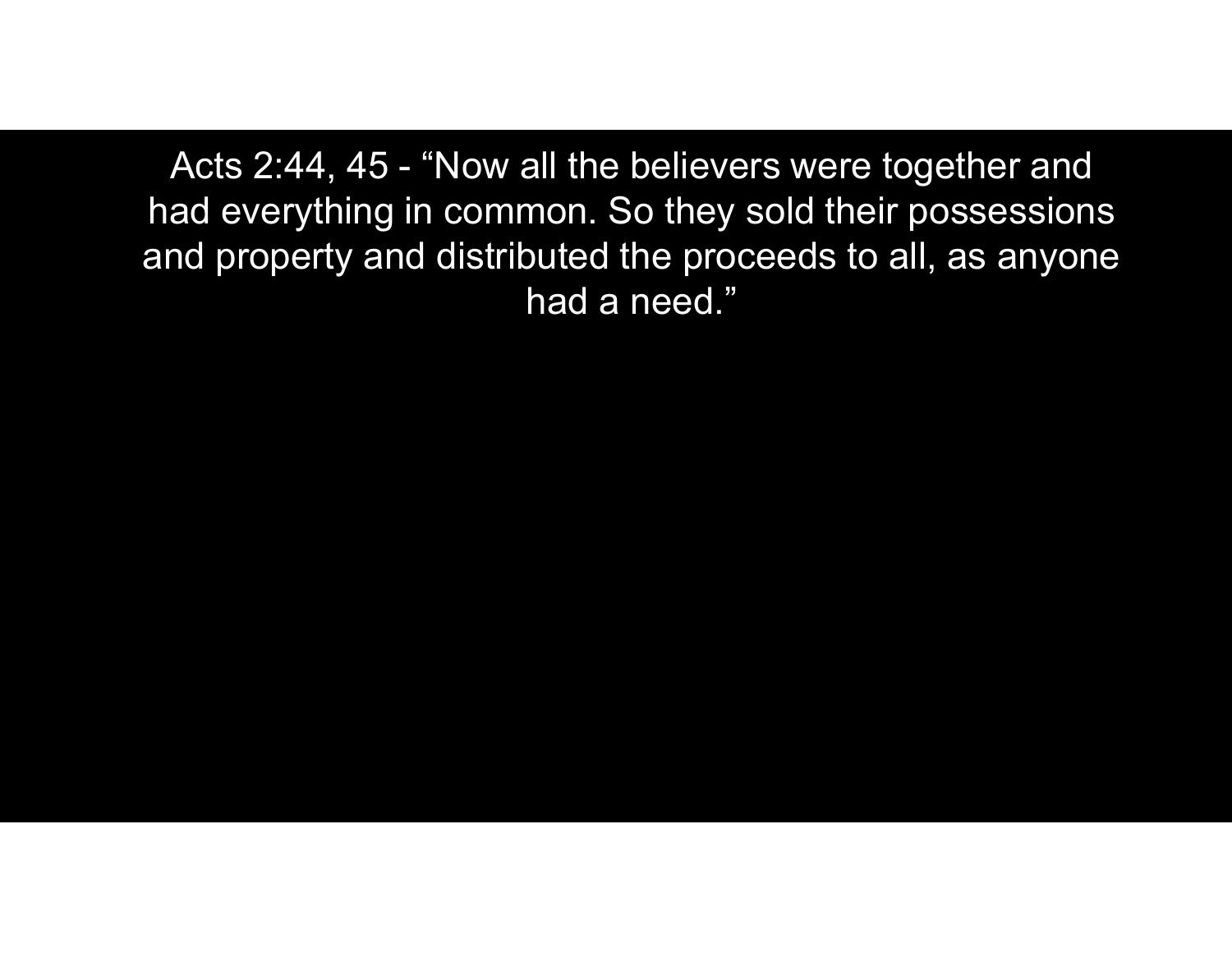#### 6. They were faithful in getting together to worship.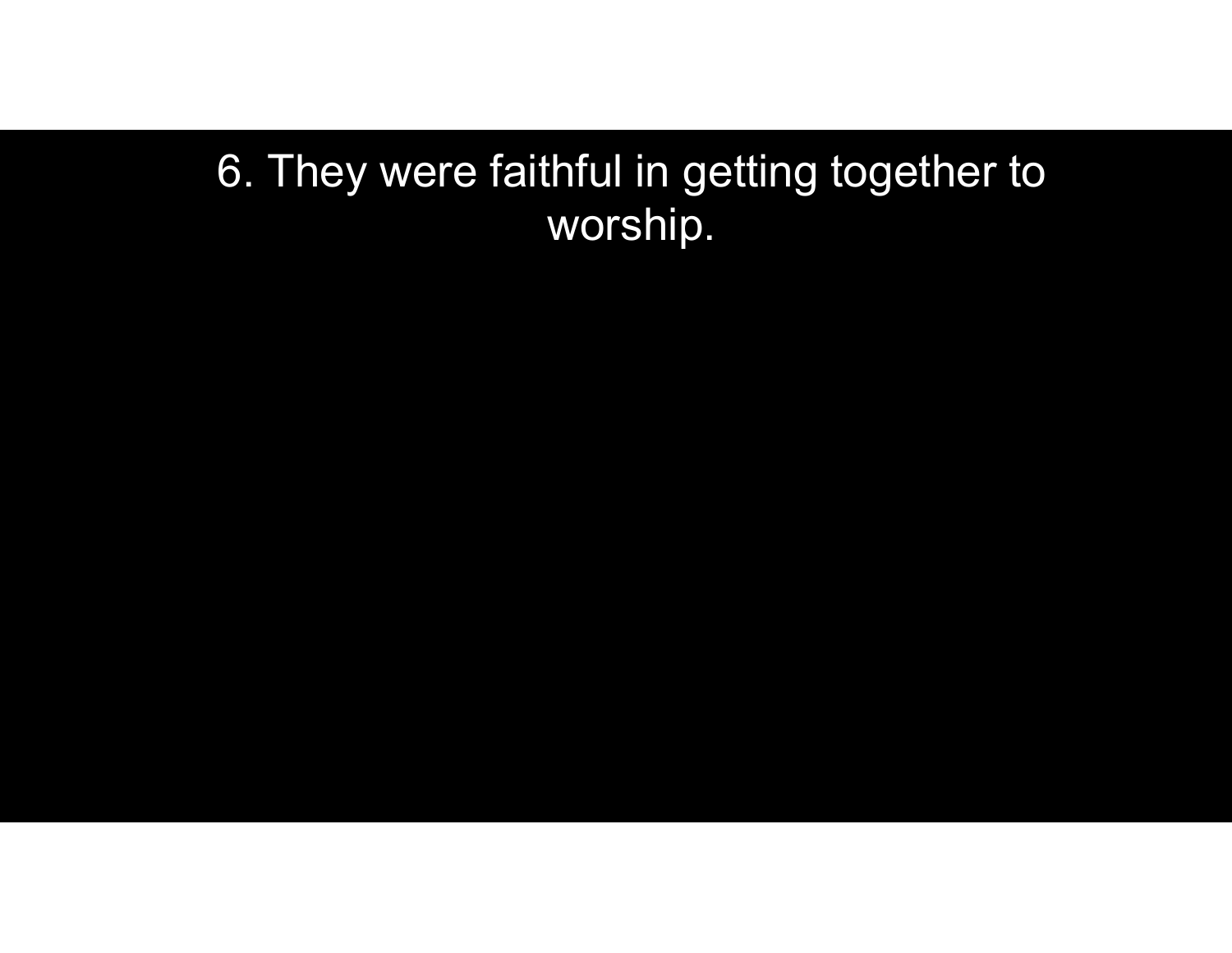Acts 2:46 "And <u>every day</u> they devoted<br>mselves to meeting together in the temple themselves to meeting together in the temple complex,…"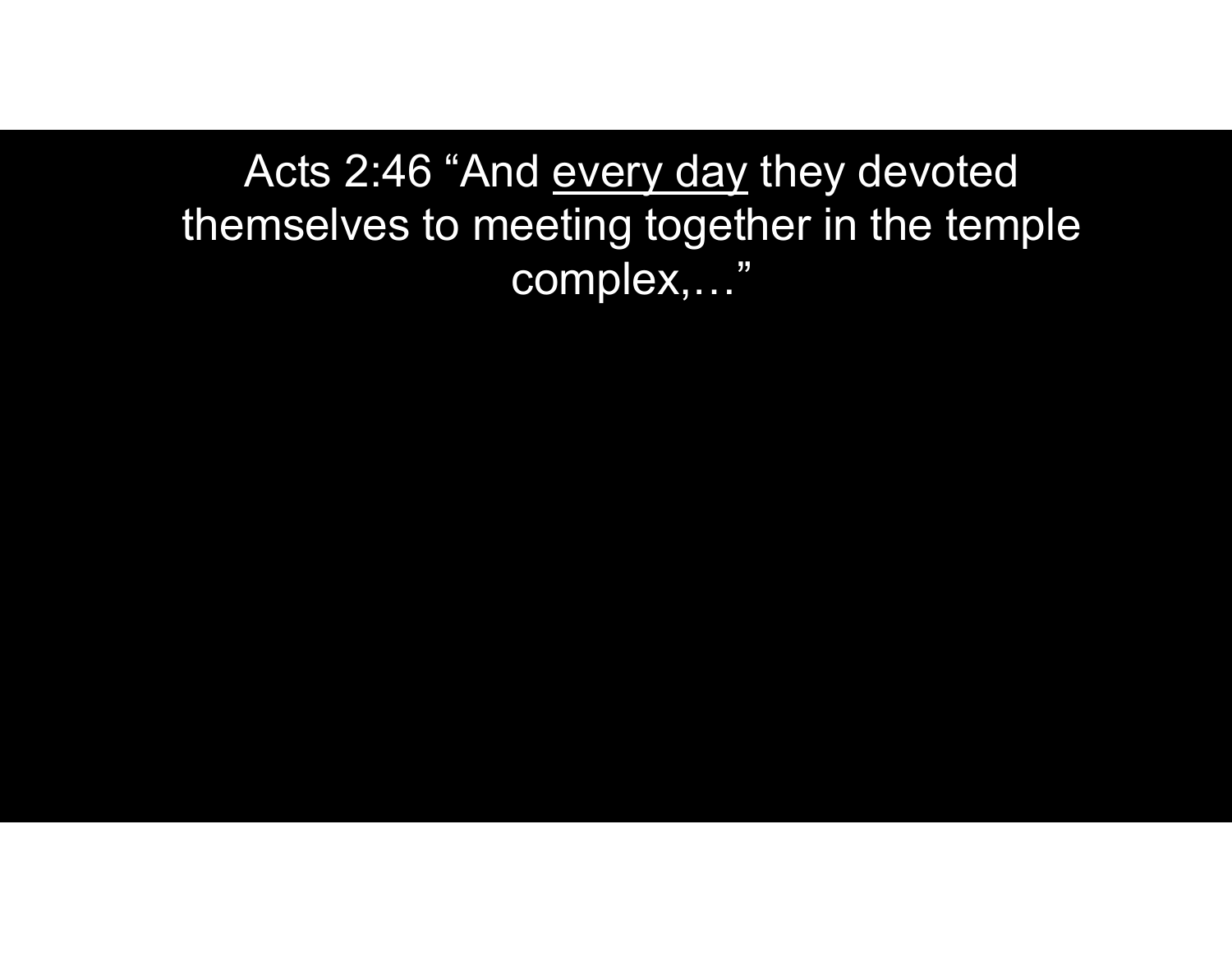Hebrews 10:25 "not staying away from our worship meetings, as some habitually do, but encouraging each other, and all the more as you see the day drawing near."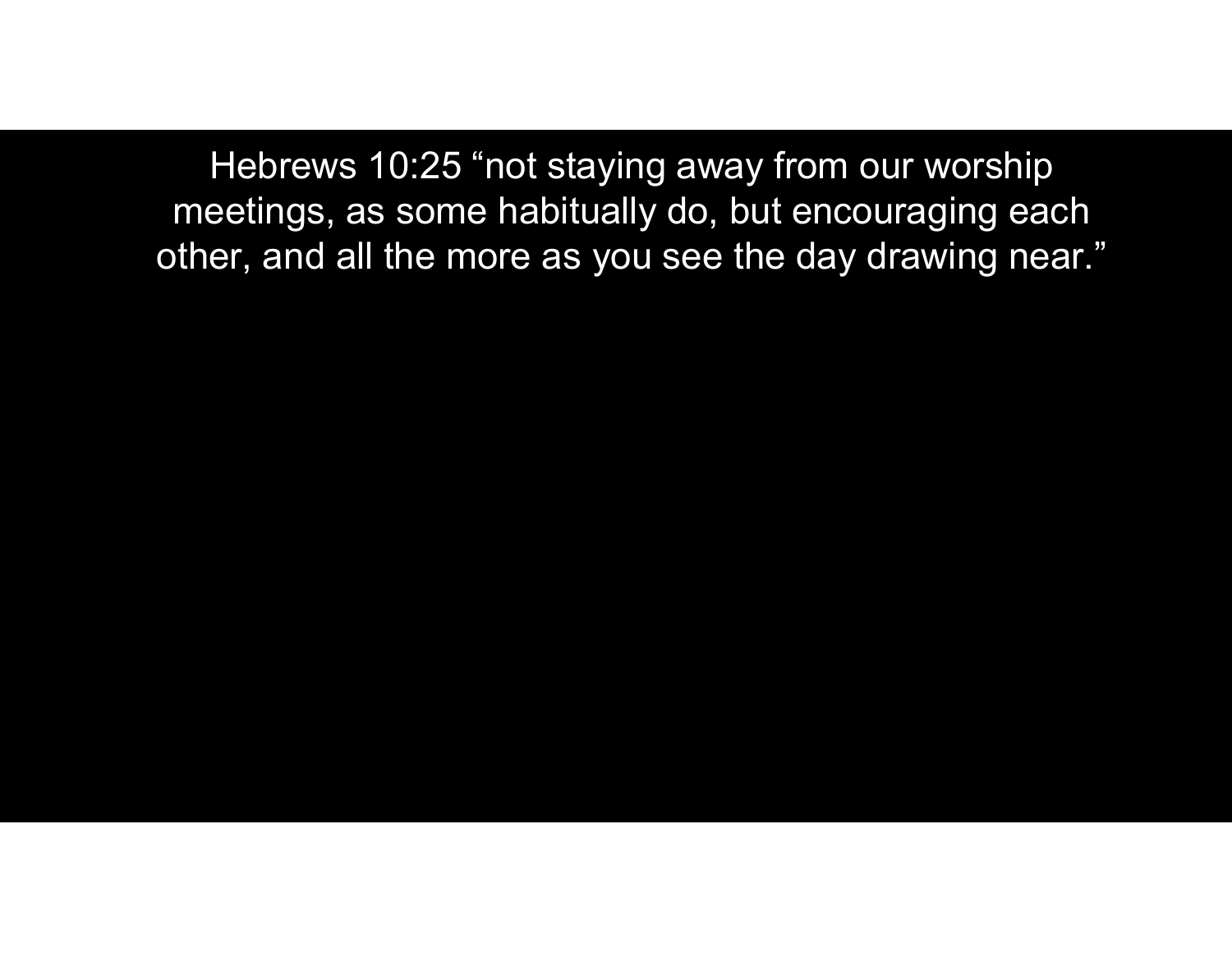7. They got along well and protected the harmony of their fellowship.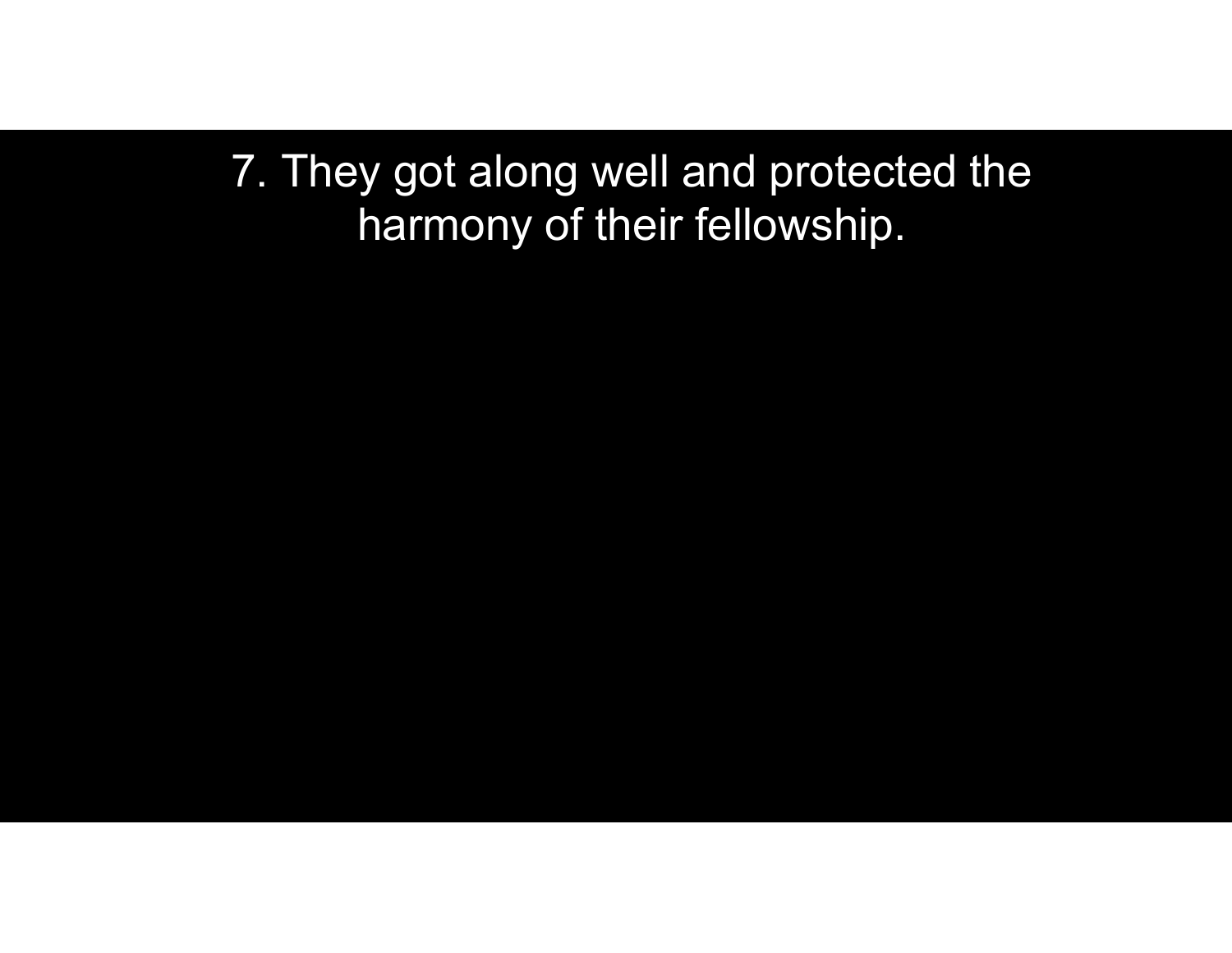Acts 2:46b- "and broke bread from house to<br>Nouse. They ate their food with gladness and house. They ate their food with gladness and simplicity of heart."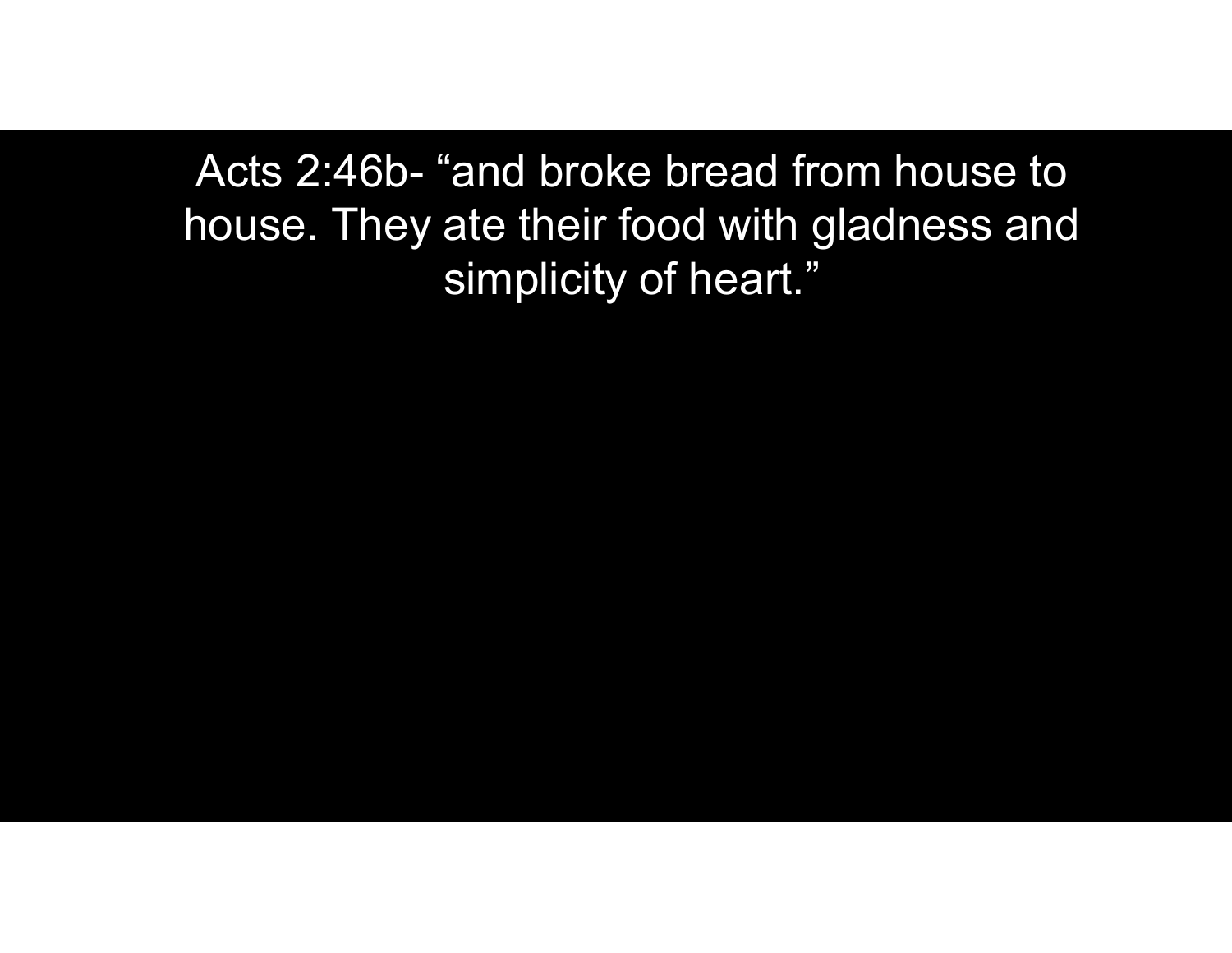#### 8. They were looked on with favor by the outside world.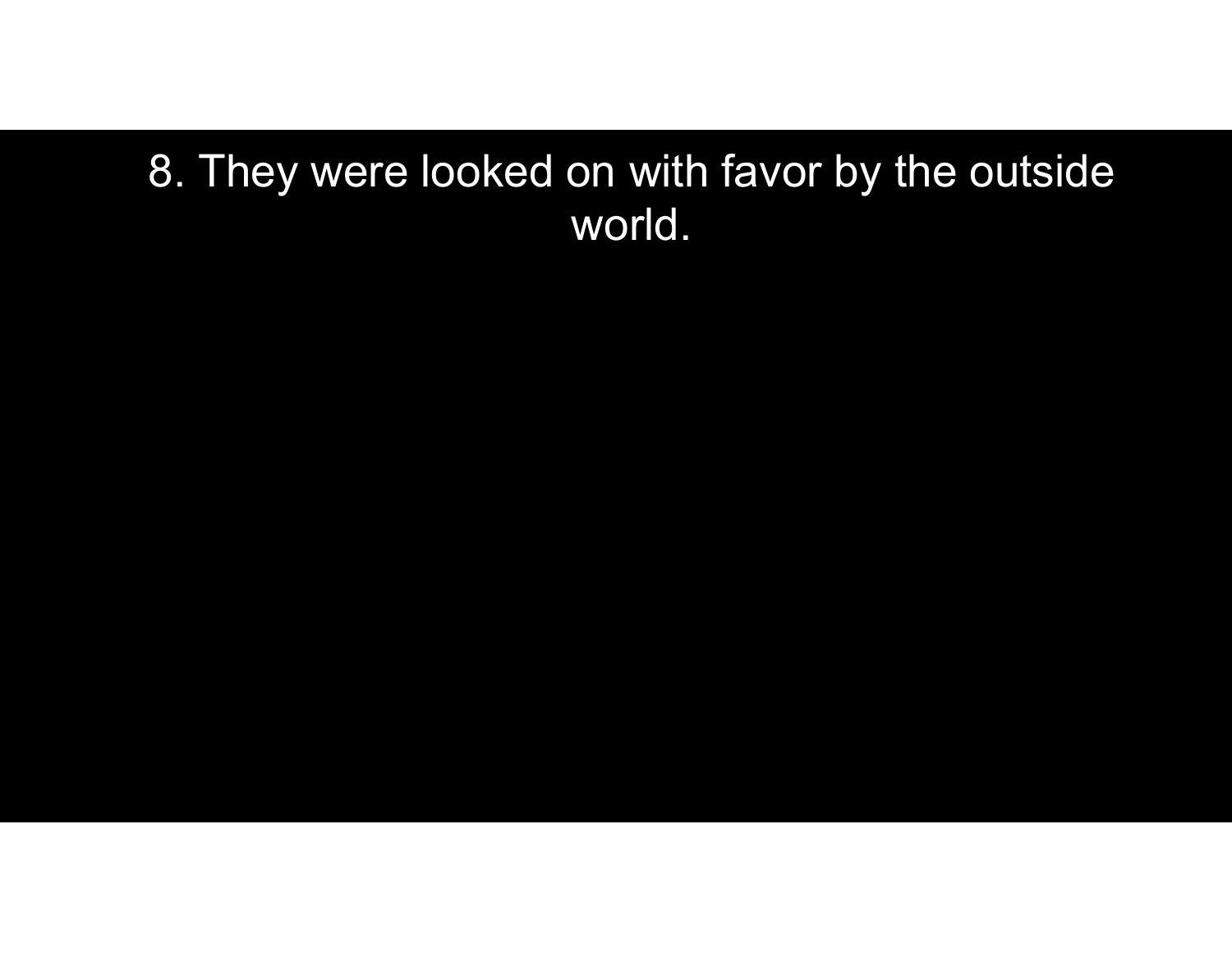Acts 2:47a "praising God and having favor with all the people."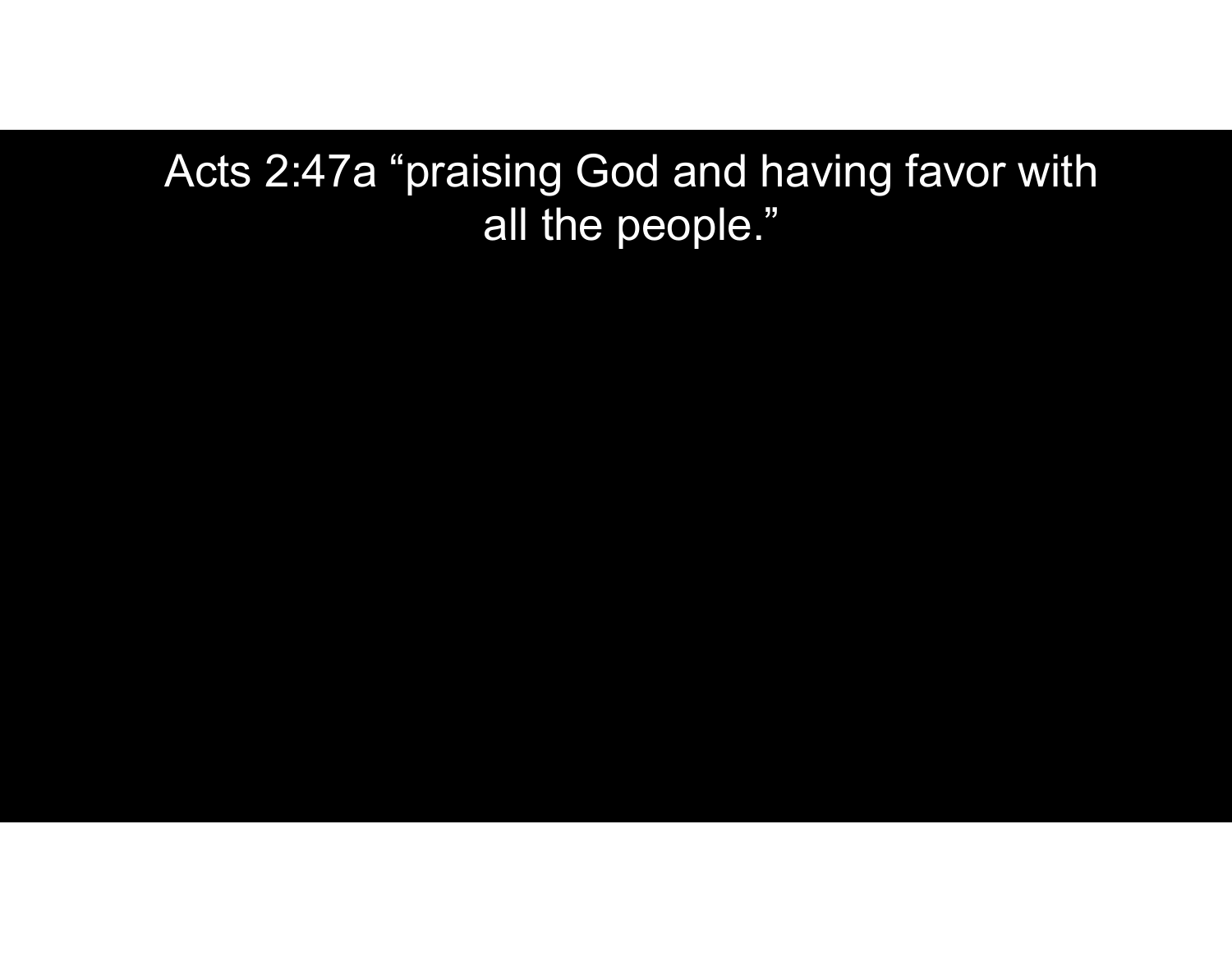### 9. They partnered together in getting out the gospel.